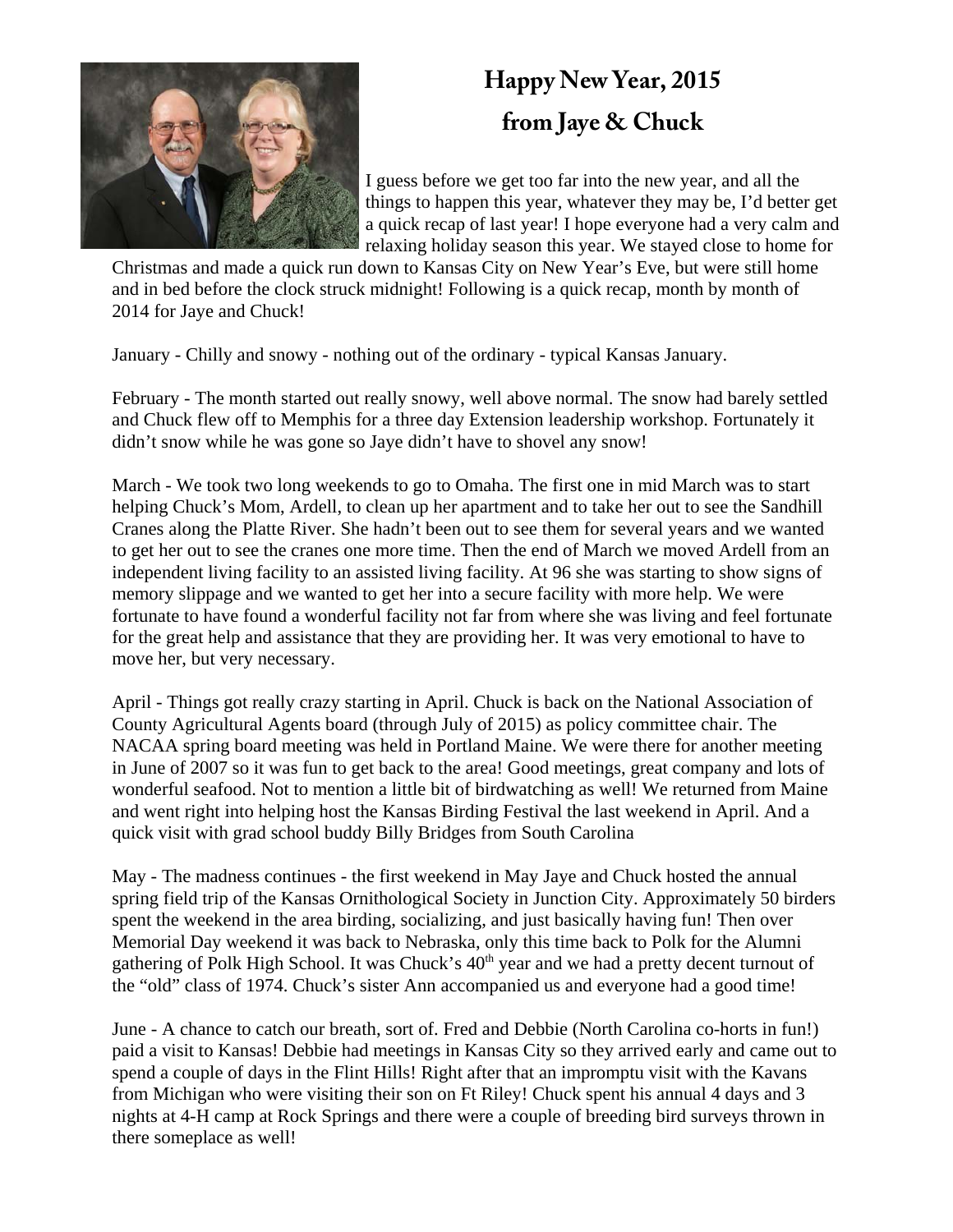July - NACAA annual meeting and professional improvement conference was held in Mobile, Alabama. We arrived early and stayed late so Chuck could be at the national board meetings before and after the conference. We had a great time and enjoyed the fellowship of many coworkers from all over the country and some special time spent with Fred and Debbie Miller AND their daughter Riane. Plans are being worked on for more Miller-Otte craziness in 2015!

August - We had only been home from Alabama not quite a week when family started showing up for the annual Sandall Reunion that Chuck and Jaye were hosting in Junction City. We had a wonderful turnout, all of Chuck's siblings were present and we all had a wonderful time! Chuck's sister Edie, from California, stayed with us and we never have enough time to visit with her. It was great to have her with us! The rest of the month was spent resting up!

September - A quiet Labor Day weekend, a trip to the State Fair in Hutchinson and then a long weekend in late September to Minnesota. NACAA friends Chuck and Carol Schwartau issued us an invite to come up, ride an old train through some wetlands in Wisconsin and just have a good visit in southeast Minnesota. So we headed up on a Friday, had a wonderful Saturday and Sunday (including the aforementioned train ride AND a ferry ride on the Mississippi in St. Paul) and then a leisurely trip back to Kansas on Monday, after stops to purchase Red Wing shoes and Red Wing Pottery. Thank you Chuck and Carol for a great weekend!

October - Chuck goes to Indianapolis the first week of October for more Extension professional meetings. The Kansas City Royals make it into the playoffs and then into the World Series! While Chuck was busy doing his job at the annual Extension Conference at K-State, Jaye got to go to Game 1 of the World Series with her brother! The Royals didn't win the game but took the series to 7 games. What a great year it was, we were proud of our Royals, and Jaye had a LOT of fun at the game. Probably once in a lifetime chance to attend a world series game!

November - Let's start the month off with Chuck driving to Sioux Falls, SD for the NACAA Winter Board meeting (really looking forward to getting back there in July for our professional improvement conference), driving home on a Saturday, turning around the following Tuesday and flying to DC for a special retreat with USDA and Extension Service representatives. A very interesting experience and that's all I'm going to say right now about that! A quiet Thanksgiving at home!

December - We started off the first weekend by driving out to Denver. Chuck's Aunt Carol was celebrating her 90<sup>th</sup> birthday. We had a great family gathering with ten of the eleven remaining Sandall first cousins in attendance. Lots of fun time catching up, chatting, and sharing of photos. Chuck's sister Ann accompanied us on the trip. The rest of the month was Christmas parties, and just winding down for the end of the year. Christmas was spent quietly here in Kansas with Jaye's family.

Speaking of Jaye's family, her Mom is still on the farm north of Junction City and is comfortable and happy there. Jaye and Bernice try to play Bingo every Friday night. Girls night out and in spring, summer, and fall, Chuck can spend time at the farm mowing, gardening or just enjoying the peace and quiet!

So that's the crazy year that was 2014. Chuck's hoping for a little less travel and a little more time at home - Jaye isn't sure about that just yet so stay tuned. On the following page(s) are a few photos from our year! Stay in touch and have a wonderful 2015!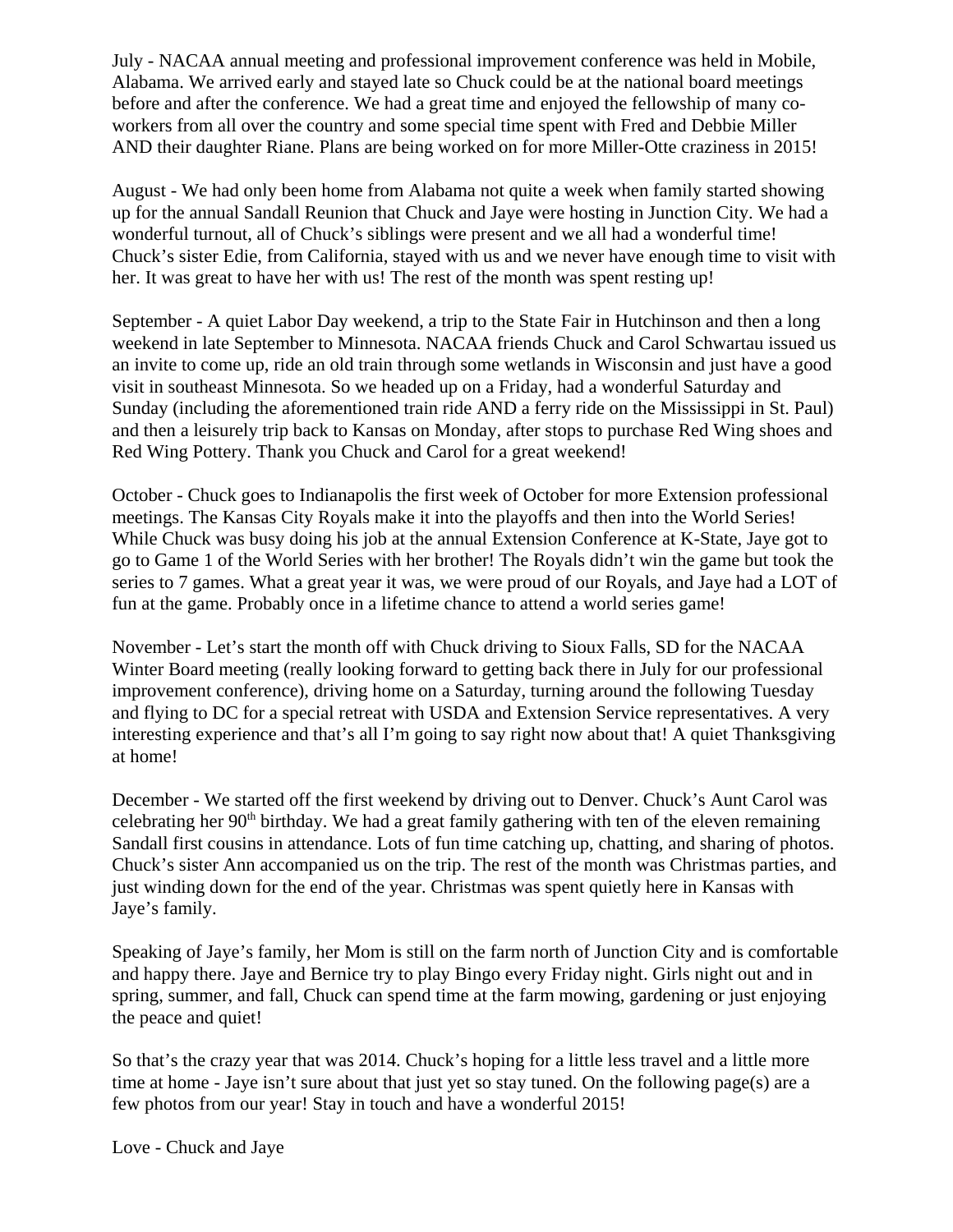



On the beach at Biloxi in July. Birding on the coast of Maine in April



Jaye with a Maine Lighthouse - April Chuck and Fred Miller in front Jaye out-fishing her brothers!



of Brookville Hotel restaurant







Jaye at some backwater estuary on the Gulf Coast. Chuck with Fred and Debbie Miller on Ft. Riley.